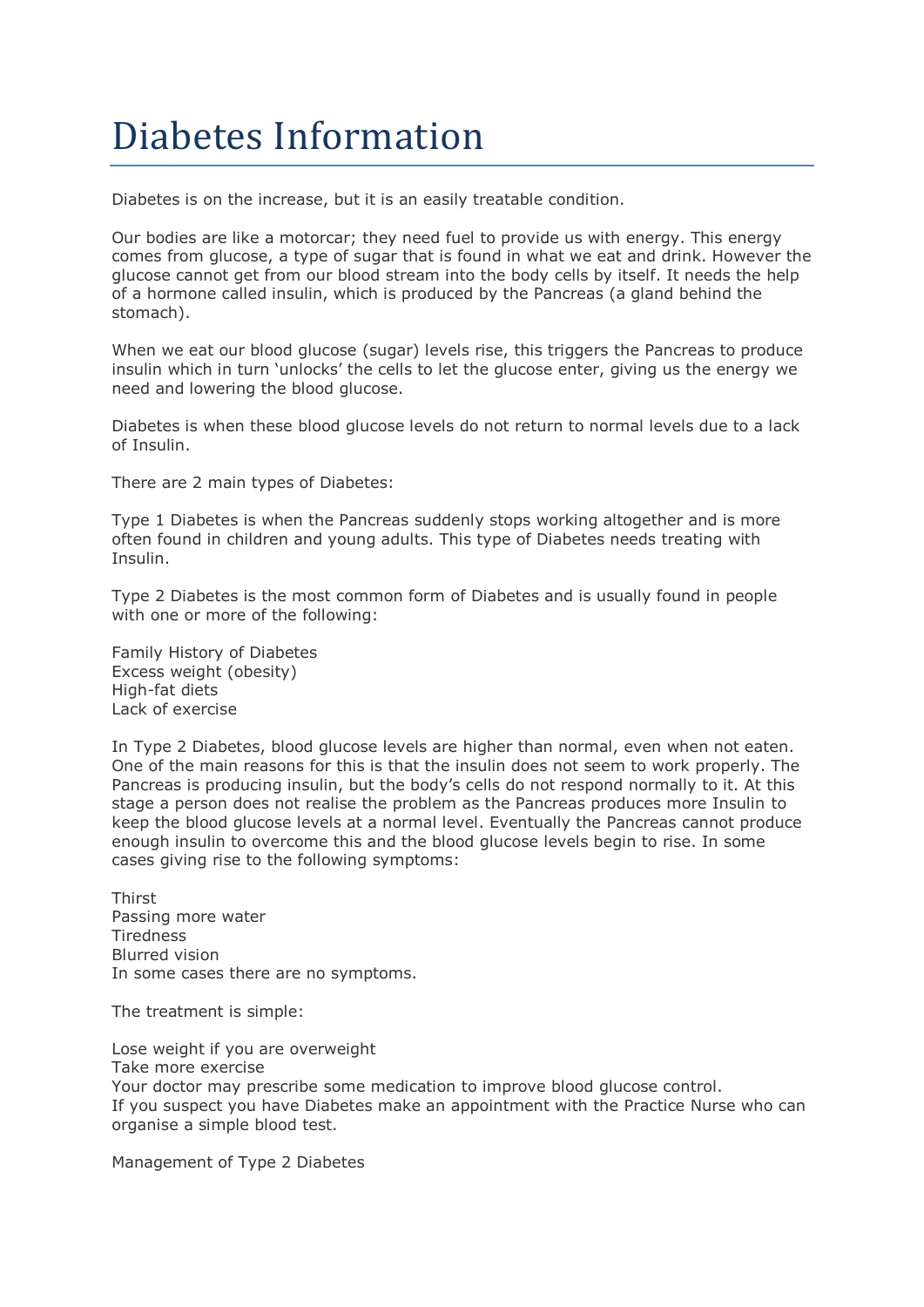### Step 1 Diagnosis

This is made by 2 simple fasting blood tests in most cases. If the blood glucose is 7mmols or higher or if you are having symptoms of diabetes and one fasting blood glucose reading 7mmols or higher then a diagnosis of diabetes can be made.

#### Step 2 Education

An appointment is offered with our diabetes specialist nurses who explain to you what diabetes is and what lifestyle changes could improve your management of diabetes

#### Step 3 Self-Management

Our diabetic specialist nurses will teach you how to manage your own diabetes and will liaise with the doctor and initiate or change treatment as required.

# Step 4 Monitoring

Our diabetic specialist nurse will monitor your diabetic control with the aid of blood tests on a 6 monthly basis if your diabetes is well controlled but more often if need be. This blood test is called HbA1c and tells us if your diabetes is well controlled, ideally this reading needs to be 5 to 7mmols.

# Step 5 Prevention of Complications

Every year you will have a test on an early morning sample of your urine to check diabetes is not affecting your kidneys. You will also have a series of blood tests to check your cholesterol, Liver and Kidney function and HbA1c (blood glucose control) and you will be given an appointment with the nurse and doctor (Annual review appointment). Where you will have a full medical examination.

## Step 6 Eye Check

As diabetes can affect your eyesight you will be offered an appointment to have the back of your eyes photographed to enable the doctor to monitor any changes and instigate any treatment needed.

Management of diabetes is a team effort and you are the main team player we are here to support you. However we can only help you if you attend our clinics and work with us. If clinic times are not convenient we can sometimes see you at other times. Please discuss this with your nurse.

## Insulin Indication

Diabetes as a disease is not static. Treatment that was successful for a patient one day will become less effective as time passes. For this reason it is important to make sure, that if you have diabetes, you go for regular blood checks every 3 to 6 months. Only by having up to date blood results can the surgery treat diabetes effectively and prevent any complications from occurring i.e. loss of eyesight, impotence.

The surgery is very privileged to have the assistance of a visiting diabetic specialist nurse who is helping to review our diabetic patients to make sure they are on the most effective medication possible. In some cases this may involve an increase or change in the existing medication, for others, insulin may be indicated.

Insulin injections are not to be feared. They are simply a more effective way of providing